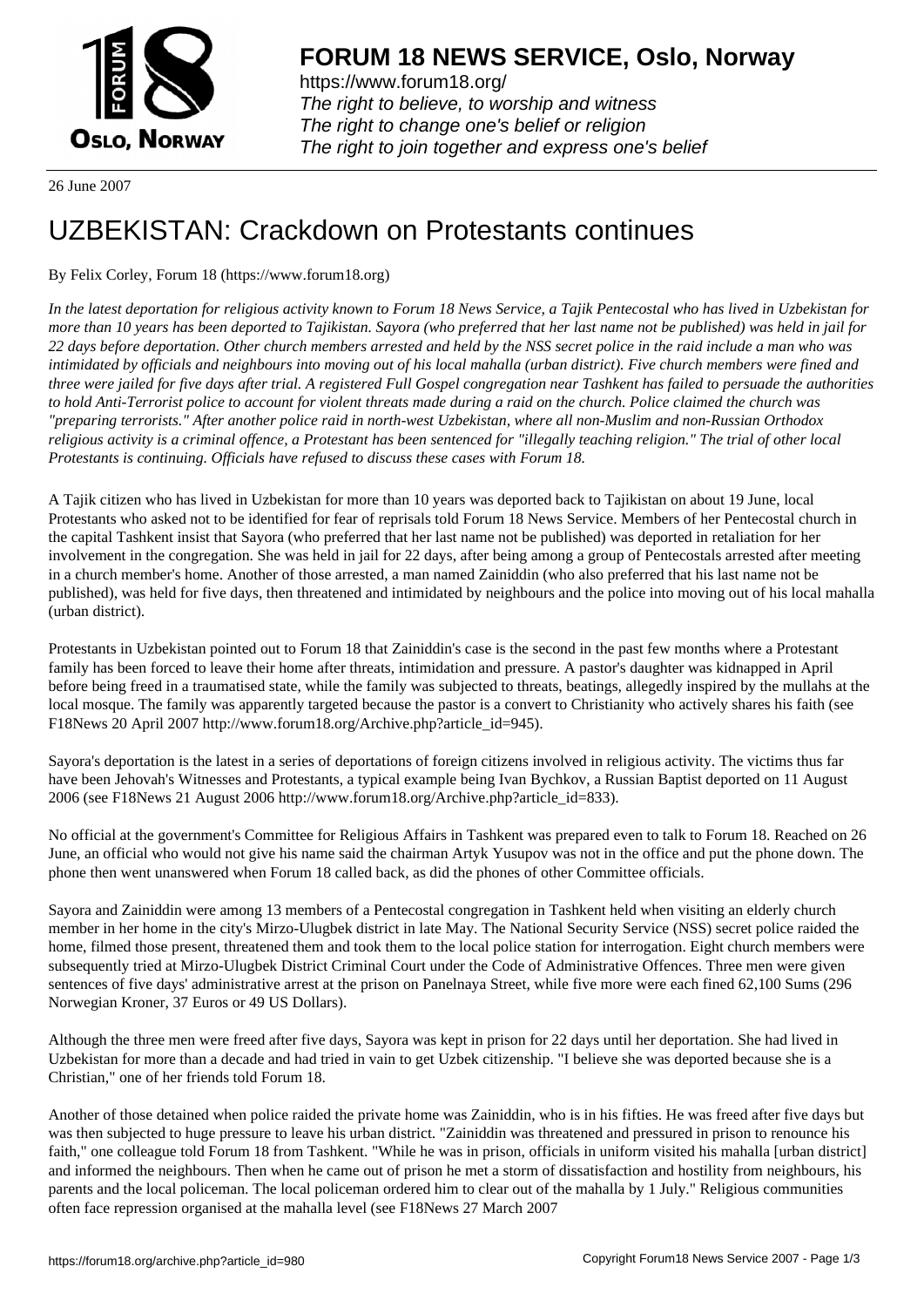As well as facing pressure from officials, including the NSS secret police, and his family, Zainiddin also faced threats from local residents his colleague described as "Muslim fanatics". Zainiddin was warned not to attend church, otherwise his and his family's throats would be cut. After being seen attending church again despite the warnings, Zainiddin was again beaten. "His wife is bearing up, but she often breaks down in tears." The youngest of their three children still lives with them. Later in June, the family was forced to move to another part of Tashkent.

Meanwhile, members of the registered Full Gospel congregation in Yangiyul, near Tashkent, have failed to persuade the Prosecutor's Office to open a criminal investigation into the actions of police officers who raided their Sunday worship service on 13 May, Protestant sources told Forum 18. The Yangiyul town Prosecutor, Abdugany Naibiev, rejected the attempt, writing on 13 June that there was, as he put it, "the absence in the actions of the police representatives of the substance of a crime".

Church members complain that the raid, conducted by six police officers and led by S. Norov of the Anti-Terrorist Department, was "illegal". They say they were filmed without their permission and that the police officers swore at them and threatened them with violence. They add that the church's pastor, Vyacheslav Bely, was threatened with criminal charges as, the police claimed, the church was involved in "preparing terrorists". In the wake of the raid, church members made written complaints to various government agencies.

An official of the Yangiyul Prosecutor's Office told Forum 18 on 26 June that Naibiev was no longer in the office, but said Furhat Azhizov had been handling the case. However, Azhizov's assistant, who would not give his name, said he had no information. "I know there was a complaint, but I don't have the details," he told Forum 18. Asked why a group of religious believers was raided during a service, the assistant declined to respond. "I don't have the right to give information by telephone."

Protestants also remain under pressure in the Karakalpakstan [Qoraqalpoghiston] autonomous republic in north-western Uzbekistan, where all non-Muslim and non-Russian Orthodox religious activity is banned (see eg. F18News 10 May 2007 http://www.forum18.org/Archive.php?article\_id=953). The trial began on 11 June in Nukus, the region's capital, of Zlikha Ordobayeva, Protestant sources have told Forum 18. She was accused of "illegally teaching religion" after police raided a gathering of Protestants at a private home in Nukus at Easter. (The same charge was earlier made against Pentecostal Christian Salavat Serikbayev – see F18News 20 June 2007 http://www.forum18.org/Archive.php?article\_id=977) The prosecutor has demanded a fine of 50,000 Sums (235 Norwegian Kroner, 29 Euros or 40 US Dollars).

As Ordobayeva was in bed and too ill to come to court, the judges decided to hold the hearing in her home. Four court officials arrived to hold the first hearing. "She was on trial for teaching religion although she is illiterate," one source told Forum 18. "She can hardly string more than a few words together. The judge could see that but stated that he would follow the decision the Prosecutor's Office has already taken. The local policeman testified that she was teaching when they raided the gathering."

On 15 June the court gave Ordobayeva an official verbal warning. The trials of a number of other local Protestants held after the same raid are due to continue.

Protestant Christians and Jehovah's Witnesses have been the religious communities that have faced the brunt of official pressure so far in 2007.Their congregations across Uzbekistan have been raided, and individual believers have been beaten, threatened, fined and imprisoned (see F18News 20 April 2007 http://www.forum18.org/Archive.php?article\_id=945).

The most severe sentences so far imposed in 2007 have been: four years in a labour camp for Pentecostal pastor Dmitry Shestakov (see F18News 12 June 2007 http://www.forum18.org/Archive.php?article\_id=973); two years in a labour camp for Jehovah's Witness Irfon Khamidov; two years corrective labour for Jehovah's Witness Dilafruz Arziyeva; and one year corrective labour, with a fine of 20 per cent of his salary, for Pentecostal Christian Salavat Serikbayev (see F18News 20 June 2007 http://www.forum18.org/Archive.php?article\_id=977 for all three of these last cases). (END)

For a personal commentary by a Muslim scholar, advocating religious freedom for all faiths as the best antidote to Islamic religious extremism in Uzbekistan, see http://www.forum18.org/Archive.php?article\_id=338.

For more background, see Forum 18's Uzbekistan religious freedom survey at http://www.forum18.org/Archive.php?article\_id=777.

Full reports of the religious freedom situation in Uzbekistan can be found at http://www.forum18.org/Archive.php?query=&religion=all&country=33.

A survey of the religious freedom decline in the eastern part of the Organisation for Security and Co-operation in Europe (OSCE) area is at http://www.forum18.org/Archive.php?article\_id=806, and of religious intolerance in Central Asia is at http://www.forum18.org/Archive.php?article\_id=815.

A printer-friendly map of Uzbekistan is available at